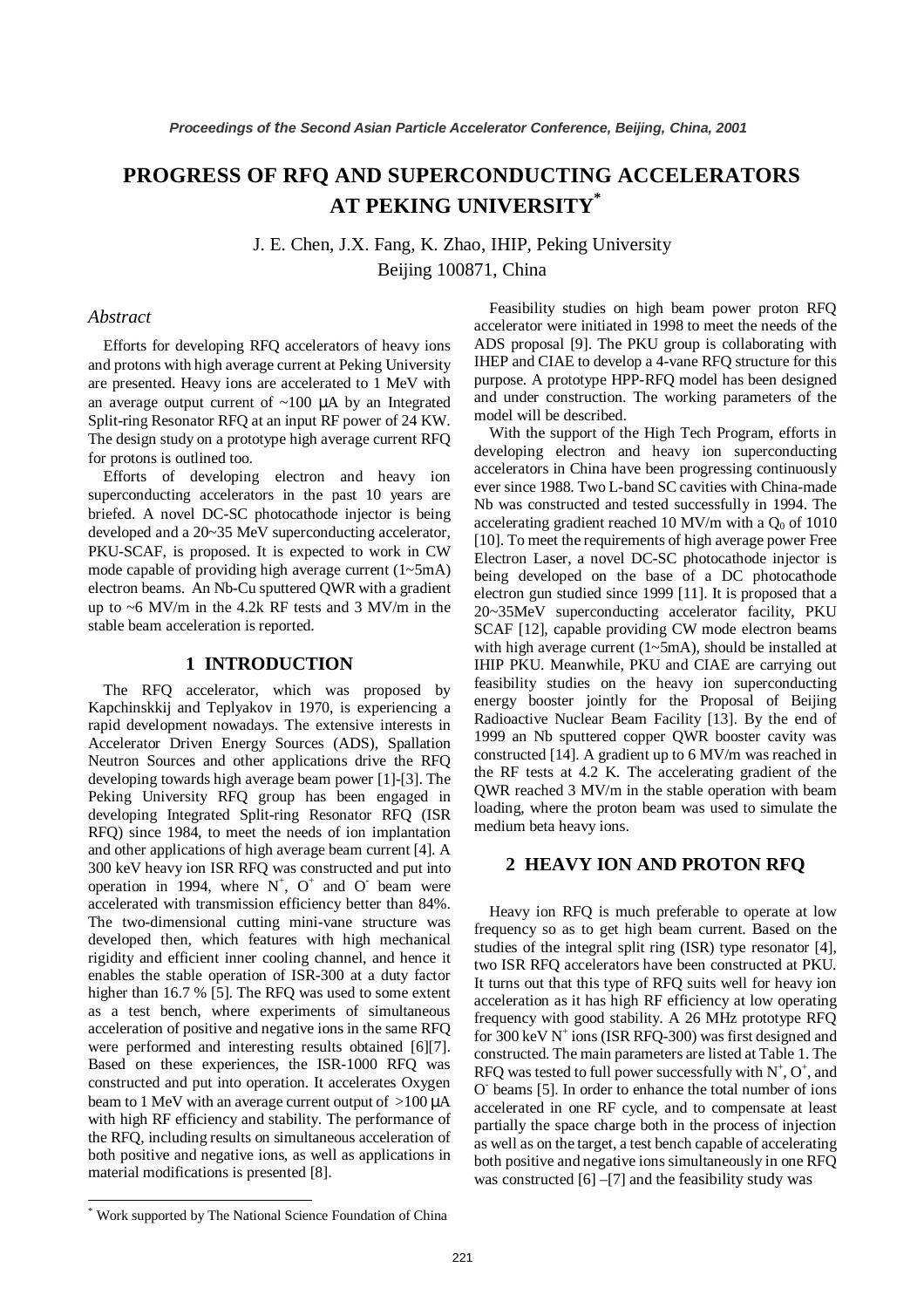| <b>Type</b>                 | <b>ISR-300</b> | <b>ISR-1000</b>                     |  |  |  |
|-----------------------------|----------------|-------------------------------------|--|--|--|
| Ions                        | $N^+ O^+ O^-$  | $N^+$ O <sup>+</sup> O <sup>+</sup> |  |  |  |
| [MHz]<br>$\mathrm{F}_0$     | 26             | 26                                  |  |  |  |
| $W_{in}$ [keV]              | 20             | 22                                  |  |  |  |
| $W_f$ [keV]                 | 300            | 1000                                |  |  |  |
| $I_{\text{avr}}$ [ $\mu$ A] | 38.4           | ~100                                |  |  |  |
| $I_{p}$<br>[mA]             | $\sim$ 1       | 5                                   |  |  |  |
| $L$ [cm]                    | 90             | 260                                 |  |  |  |
| $D$ [cm]                    | 50             | 75                                  |  |  |  |
| $V_o$ [kV]                  | 75             | 70                                  |  |  |  |
| Duty Factor                 | 16.7%          | 16.7%                               |  |  |  |

Table 1: Main Parameters of PKU RFQs

carried out. The result shows that both the positive and negative half of a RF period accelerate the ions of corresponding sign in the same RFQ. The interactions between the positive and negative ion bunches can be negligible if the micro peak current is in the order of several mA [7].

Based on these experiences, a 26 MHz RFQ (ISR RFQ-1000) was constructed for implanting 1 MeV  $O^+$  and O- ions [8]. The dynamics design is shown in Fig. 1 and main parameters are also listed in Table 1.



The structure of the resonator is shown in Fig. 2. The tank of which is 2.6 meter in length and 75 cm in diameter. It consists of a bottom plate and an upper cover. The supporting arms are directly fixed on to the bottom plate, and the cover can be lifted freely for adjusting either the quadrupole electrodes or the supporting arms. The cooling water from the leg port flows through the arms and electrodes so as to ensure the high duty factor i.e. 1/6 or higher. The quadrupole electrodes are made of Cr-Cooper in the form of mini-vanes of two-dimensional cutting. The tip of the electrodes has a constant circular cross section with a radius R=1.0 cm which is 1.125 times the characteristic radius of RFQ so that the difference of focusing characteristics between the mini-vanes and ideal vanes reduces to a minimum [15].

It turns out that the ISR RFQ-1000 has a rather high RF efficiency. The Q-value is 3450 while the shunt impedance Rp and the specific shunt impedance  $\rho$  are 205 k $\Omega$  and 522 k $\Omega$ m respectively. The working voltage of 70 kV is reached at an input power of 24 kW and the O beam was accelerated to 1 MeV with a peak output beam current of



Fig. 2 Structure of ISR RFQ-1000

660  $\mu$ A and a beam efficiency of 83%, while for N<sup>+</sup> and O<sup>+</sup> ions, they are 300 µA and 320 µA respectively, both with an efficiency of 86 %. Detailed results are shown in Tab. 2.

|  |  | Table 2: Detailed results of the beam test |  |  |  |
|--|--|--------------------------------------------|--|--|--|
|--|--|--------------------------------------------|--|--|--|

| Ion      | $I_{\text{arc}}$ | $V_{\rm arc}$ | $V_{ex}$ | $P_{\rm rf}$ | $I_1$ | $I_2$ | $\eta$ % |
|----------|------------------|---------------|----------|--------------|-------|-------|----------|
|          | mA               | V             | kV.      | kW.          | uA    | μA    |          |
| $O^+$    | 250              | 1250          | 22.0     | 25.0         | 370   | 320   | 86.5     |
| $O^+$    | 200              | 1100          | 22.0     | 25.0         | 240   | 210   | 87.5     |
| $\sigma$ | 300              | 1350          | 25.1     | 25.0         | 800   | 660   | 82.5     |
| $\Omega$ | 200              | 1100          | 25.0     | 25.0         | 670   | 570   | 85.0     |
| $N^+$    | 300              | 1450          | 22.3     | 25.0         | 350   | 300   | 85.7     |
| $N^+$    | 200              | 1100          | 22.0     | 25.0         | 230   | 200   | 87.0     |
|          |                  |               |          |              |       |       |          |

In order to understand the performance of ISR-1000, the PARMTEQ was modified to enable adjusting input parameters, e.g. input energy and initial energy spread ε, inter-vane voltage V and etc. [16]. Interesting results on the output beam spectrum and transmission efficiency versus ε and V were obtained. Examples are shown in fig. 3 and 4.



Fig 3. Energy Spectrum of output beam with  $\varepsilon=0$ 

It appears that the measured spectrum (see Fig.5) is well in consistent with the case of  $\varepsilon = 0.1$ . While it is seen in Fig. 6, that the inconsistency in transmission efficiency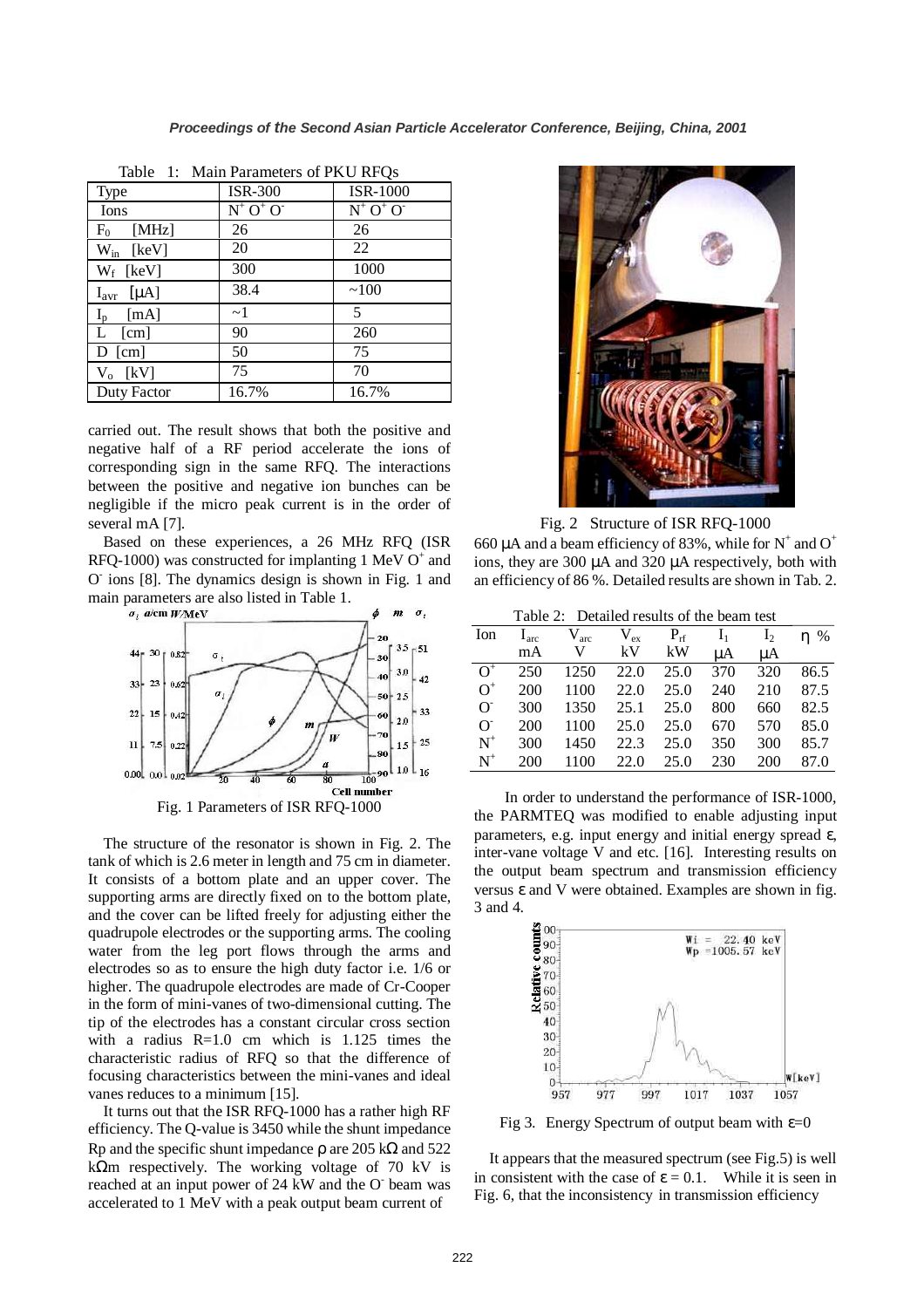

Fig 4. Energy Spectrum of output beam with  $\varepsilon$ =0.1

between the calculated and measured one might mean that there are ions other than the defined initial condition going through the cavity.



Fig. 5 Measured beam energy spectra of  $O<sup>+</sup>$ 



Fig.6 Beam efficiency versus input energy of  $O^+$ 

Simultaneous acceleration of both  $O^+$  and  $O^-$  ions has also successfully performed on ISR-1000. Ions of different signs from two permanent magnet PIG sources are injected into the RFQ through a combining magnet. However, differences in the beam quality between two sources cause difficulties in optimisation. Typical experiment shows when the beam transport setting is optimised for the output of  $O$ ; the transmission efficiencies are 65% (640  $\mu$ A) for O and 74% (170  $\mu$ A) for O<sup>+</sup> respectively, while if optimised for  $O^+$ , the efficiencies are 34% (120  $\mu$ A) for O<sup>-</sup> and 88% (300  $\mu$ A) for O<sup>+</sup>. To fix the problem, the ion sources as well as the injection beam transport system are to be upgraded.

The RFQ is now available for applications. For example, samples of BN from SINR are irradiated with 910 keV  $N^+$ ion beam to a dose of  $3\times10^{18}$  N<sup>+</sup>/cm<sup>2</sup> for the study of material structures [17].

In addition to the heavy ion ISR RFQ, the four-vane type RFQ is also being studied to meet the requirements of the 150 MeV HPPA test facility. It is designated to accelerate more than 50mA peak current of proton beam (3 mA in average) to 5 MeV, with an input energy of 80 keV. It will be composed of three segments joining together with two coupling plates and an overall length of 7.1 meters. As a preliminary step, a test model of 118 cm long



Fig.7 The Cross section of the test model

was designed and is under construction, so as to study the parameters and field distribution as well as the fabricating technology.

# **3 SUPERCONDUCTING CAVITIES**

The laboratory on RF superconductivity at Peking University was established in 1988, and the PKU SC group has been active since then. With the kind offer of Dr. Proch, an L-band Nb cavity was sent to the laboratory from DESY to enable the first experiment on surface treatment and RF test. The field gradient reached more than 11 MV/m without Q degradation after a number of cycling in 1991 [18]. Two superconducting cavities with China made niobium were then successfully constructed. Special technologies such as the electron beam welding and heat treatments for Nb sheets were developed at this stage [10]. One of the difficulties associated with the Nb sheet was the low RRR value ranging from 50 to 60. With the help of Dr. P. Kneisel of TJNL, the RRR value was raised to 470 after it was treated with high temperature  $(\sim 1400^{\circ}C)$ . In the light of above success, one of the cavities was sent to KEK for heat treatment. The RRR of this cavity reached more than 270 and the field gradient increased from 4.5MV/m to more than 12MV/m, while the  $Q_0$  value from  $3\times10^8$  to more than  $10^9$ , after the treatment helped by Dr. T. Furuya, and Dr. K. Saito. The Q versus E was verified at 1.8K by Dr. Kneisel in 1994 [10].

To meet the requirements of high average power Free Electron Lasers, efforts were made for developing high average current electron source with high beam brightness. As a first step, a laser driven photocathode DC electron gun [11] was constructed and studied. Electron beams in the range of 0.5-2  $\pi$ mm-mrad, with a brightness of  $5\times10^{10}$  $A/m<sup>2</sup>$  -rad<sup>2</sup> were obtained. To reduce the bunch stretch, a new DC gun with a superconducting cavity was proposed and designed [19].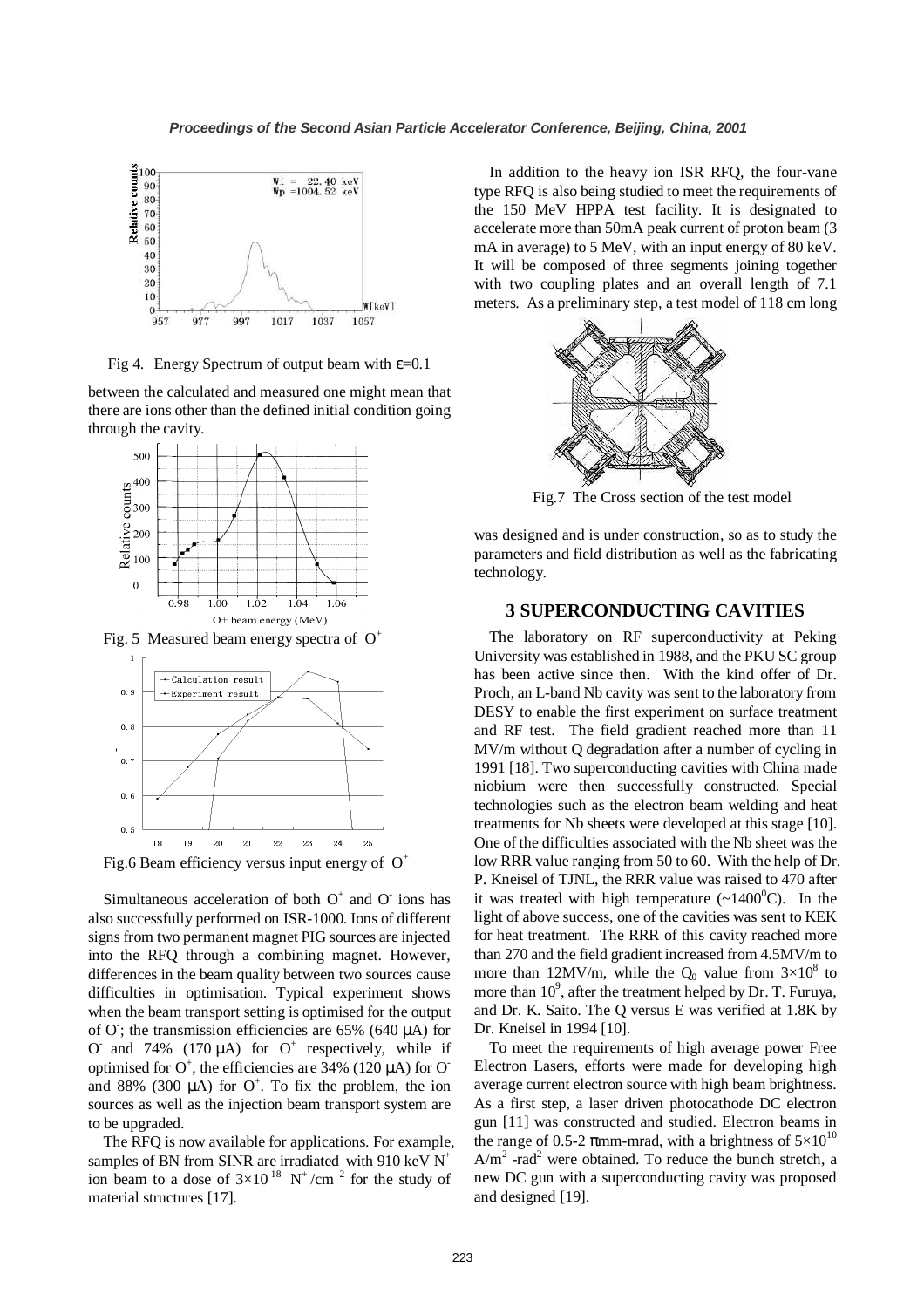

Fig. 8 Configuration of the DC-SC injector

The new laser driven DC-SC injector mainly consists of a high voltage Pierce electron gun followed by a  $1+1/2$ -cell superconducting cavity (Fig. 8). The electrons generated at the photocathode are extracted by a high gradient DC field and accelerated by the cavity. One of the essential features of the design is to set the cathode outside the cavity so as to solve the problem of compatibility between the cathode and the SC cavity. As the distance between the cathode and the strong cavity field is very short, the growth of the emittance is not serious. The longitudinal compression is also performed by the phase focusing in the SC section.

The photocathode of the injector will be a p-type GaAs (Cs). The cathode of negative electron affinity is preferred because of its high quantum efficiency, typically 15% at 780 nm at a field gradient of 30 MV/m. The cathode will be prepared outside the gun structure, and be transferred to its operating position through a load lock system, where the vacuum is better than  $10^{-11}$ Torr. By doing so we hope that the lifetime could be long enough to fulfil the practical need of a DC-SC photocathode injector. Since the injector is to be operated in CW mode, a frequency-doubled all solid-state Nd:YLF laser with an energy of ~10 nJ/pulse and a repetition rate of 30~40 MHz is being prepared. The DC-SC injector can also work with Mg-cathode driven by a UV laser, at a repetition of 1-100 Hz. Nowadays, the



Fig. 9 The Field distribution of the injector cavity

quantum efficiency of Mg shows a dramatic improvement through laser cleaning. It increases from  $10^{-5}$  to  $4\times10^{-4}$  after two hours of cleaning, and to  $2\times10^{-3}$  after systematic cleaning [20].

The shape of the  $1+1/2$ -cell cavity is optimised to minimize  $E_p/E_{\text{acc}}$ , while the Code PARMELA is used to calculate the performance of the whole injector [19]. Fig. 9 shows the electric field distribution in the cavity. The initial conditions and the results of simulation at the exit of the injector are listed in Table 4.

|                         |                                       |                    | $\frac{1}{2}$ or the gain perform |  |
|-------------------------|---------------------------------------|--------------------|-----------------------------------|--|
| Initial conditions      |                                       |                    |                                   |  |
|                         | Radius                                |                    | $3.0 \text{ mm}$                  |  |
| Electron                | Length                                |                    | 10 <sub>ps</sub>                  |  |
| bunch                   |                                       | Charge             | 60 pC                             |  |
|                         |                                       | Emittance          | 0 mm-mrad                         |  |
| SC cavity               | Average gradient                      |                    | 15 MV/m                           |  |
| Pierce gun              | Distance between<br>cathode and anode |                    | $15 \text{ mm}$                   |  |
|                         | Cathode voltage                       |                    | $-70$ kV                          |  |
|                         | Anode voltage                         |                    | 0 kV                              |  |
|                         |                                       | Simulation results |                                   |  |
| Anode inclination       |                                       | $65^{\circ}$       |                                   |  |
| Synchronous phase       |                                       |                    | $-50^\circ$                       |  |
| Energy                  |                                       | $2.43 \text{ MeV}$ |                                   |  |
| Radius                  |                                       | $2.8 \text{ mm}$   |                                   |  |
| $\Delta E_k/E_k$ (rms)  |                                       | 2.63%              |                                   |  |
| <b>Bunch Length</b>     |                                       | $7.8$ ps           |                                   |  |
| $\epsilon_{x}$ (90%, n) |                                       | 8.249 mm-mrad      |                                   |  |
| $\epsilon_{v}$ (90%, n) |                                       | 8.832 mm-mrad      |                                   |  |
| $\epsilon_{z}$ (90%, n) |                                       | 55.223 keV-ps      |                                   |  |

Table4: The simulation of the gun performance

A 1.3 GHz CW solid-state power amplifier of 5 kW is to be used for the injector cavity so as to enable the  $\sim$ 1 mA electron beam reach 2.43 MeV.

An acceleration section to accelerate high brightness electron beam either in CW or pulsed mode is proposed to set after the injector. Two 9-cell superconducting cavities developed at DESY for the TESLA project and a 1.3 GHz, 30 kW CW mode klystron are to be used for this purpose. The main RF power coupler can only sustain 14 kW at the first stage, and the expected average beam current at about 30 MeV could be less than 1 mA. It will be upgraded later so that the beam current can be increased by 3-5 times. As such facility could offer a lot of research opportunities to related fields in PKU, so it is named as the Peking University Superconducting Accelerator Facility (PKU-SCAF). The layout of the facility is shown in Fig.10.

|  | Table 5: Beam characteristics at the exit of one 9-cell cavity |  |  |  |
|--|----------------------------------------------------------------|--|--|--|
|--|----------------------------------------------------------------|--|--|--|

| $E_{\rm acc}$ | Phase  | $\mathsf{ex}(90\%, n)$ | $\epsilon y(90\%, n)$ | $\Delta E_k/E_k$ | $E_{k}$ |
|---------------|--------|------------------------|-----------------------|------------------|---------|
| MV/m          | degree | (cm-mrad)              | (cm-mrad)             | (% )             | (MeV)   |
| 25            | 20     | 0.8799                 | 0.8116                | 0.24             | 24.912  |
| 20            | 20     | 0.7936                 | 0.7408                | 0.29             | 20.402  |
| 15            | 20     | 0.7138                 | 0.6693                | 0.40             | 15.552  |
| 10            | 20     | 0.6625                 | 0.6275                | 0.53             | 11.383  |

For the Beijing Radioactive Nuclear Beam Facility (BRNBF), the niobium-sputtered copper QWR was the first choice as the energy boosting structure. Great efforts have been made in developing related facility and technology. A DC diode sputtering system was set up in 1997. The ultra-high vacuum chamber of the system is 0.6 m in diameter and 1.2 m in height. The base vacuum of the chamber can be pumped down to better than  $10^{-7}$  Pa. A